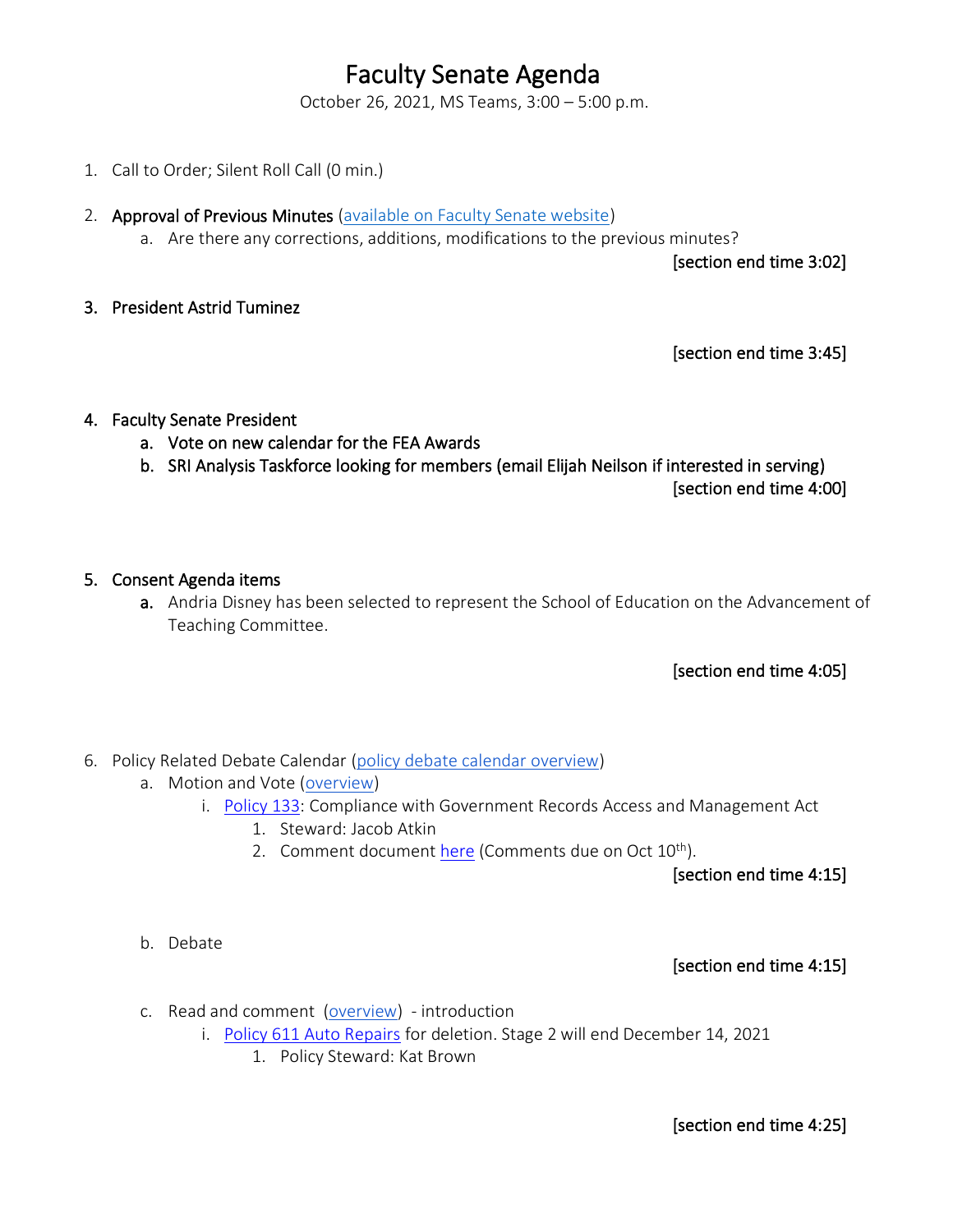- d. Policies moving to stages  $3$  or  $4$ 
	- i. Policy 646: Faculty Appeals for Retention, Tenure, and Promotion is nearing entry to Stage 2 and we want to get faculty feedback prior to that to ensure that we can get the policy done this fall. Please review the policy draft and submit your feedback by October 10th.
		- 1. [Policy 646 Stage 1 Draft](https://uvu365-my.sharepoint.com/:w:/g/personal/10485222_uvu_edu/EfWHVUrcvKRDgsEa2UB65X4B7VmES26k2uciyWhqu0vKzQ?e=ELeq9f) | [Feedback](https://docs.google.com/document/d/1LPmlYwXEtRtEN1pXn3nhu-2LADcS9mNqCBSxulldzDs/edit?usp=sharing)

# [section end time 4:30]

*No time allocated, update only. Can provide public comments but past senate comments.*

- e. Policy proposals, Policies Entering Stage 1, or other Policy Related
- 7. Non-policy Related Action Calendar [\(non-policy debate calendar overview\)](https://docs.google.com/document/d/1zrPy0Fn9xcOhidd1XMgo1opj-lYb_9aTvLKg_NI1eLA/edit?usp=sharing)
	- a. Feedback requested
		- i. none
	- b. Updates on Non-policy Actions (as voted on by Senate) [\(overview\)](https://docs.google.com/document/d/1zrPy0Fn9xcOhidd1XMgo1opj-lYb_9aTvLKg_NI1eLA/edit#bookmark=id.20s1i57f673d) [no time given]
		- i. none
	- c. Discuss Next Steps (and, as necessary, Vote on) Senate-Directed Action [\(overview\)](https://docs.google.com/document/d/1zrPy0Fn9xcOhidd1XMgo1opj-lYb_9aTvLKg_NI1eLA/edit#bookmark=id.1turi862unvt) i. None
	- d. Updates from proposals approved and being investigated (information items)
	- e. Incoming Proposals and Proposal Next Steps *Note: Senators must vote to entertain further discussion or action on incoming proposals. With a majority vote to further entertain the proposal, Senators must then propose and vote on how to pursue the proposal.*
		- i. None

## [section end time 4:30]

- 8. Administrative Updates *– No time allocated; written updates*
	- a. Fulton Library: Karen Sturtevant [\[link to update folder\]](https://drive.google.com/drive/folders/1CJZnOvFahmJJZJojR2XBd0U8PclC3aHK?usp=sharing)
	- b. Office of Teaching and Learning (OTL): Wendy Athens [\[link to update folder\]](https://drive.google.com/drive/folders/1o5Tj_1mbe6qVJWyGFA9FNQMAx0zgjyM9?usp=sharing)
	- c. PACE: Beka Grulich [link to [update folder\]](https://drive.google.com/drive/folders/1Ine7rBIg27FdgKErlcWF5p9Nx0tJNwok?usp=sharing)
	- d. UVUSA: Ethan Morse [\[link to update folder\]](https://drive.google.com/drive/folders/1GXZgi4LTLaWWG5uZ1_7PXCZi9GB43BZm?usp=sharing)
- 9. Standing Committee Reports *– No time allocated; written updates*
	- a. Special Assignments & Investigations: Elijah Neilson [\[link to update folder\]](https://drive.google.com/drive/folders/1e9MbUhAQO28YnSWhseDbZv13PkR6mIFT?usp=sharing)
		- i. Syllabus Checklist taskforce
			- 1. Creating survey to send to faculty to collect example syllabus statements.
		- ii. Alternative tenure track taskforce
			- 1. Taskforce has been formed and investigating alternative tenure paths that exist both in the state and across the US.
		- iii. Anti-racism pedagogy taskforce